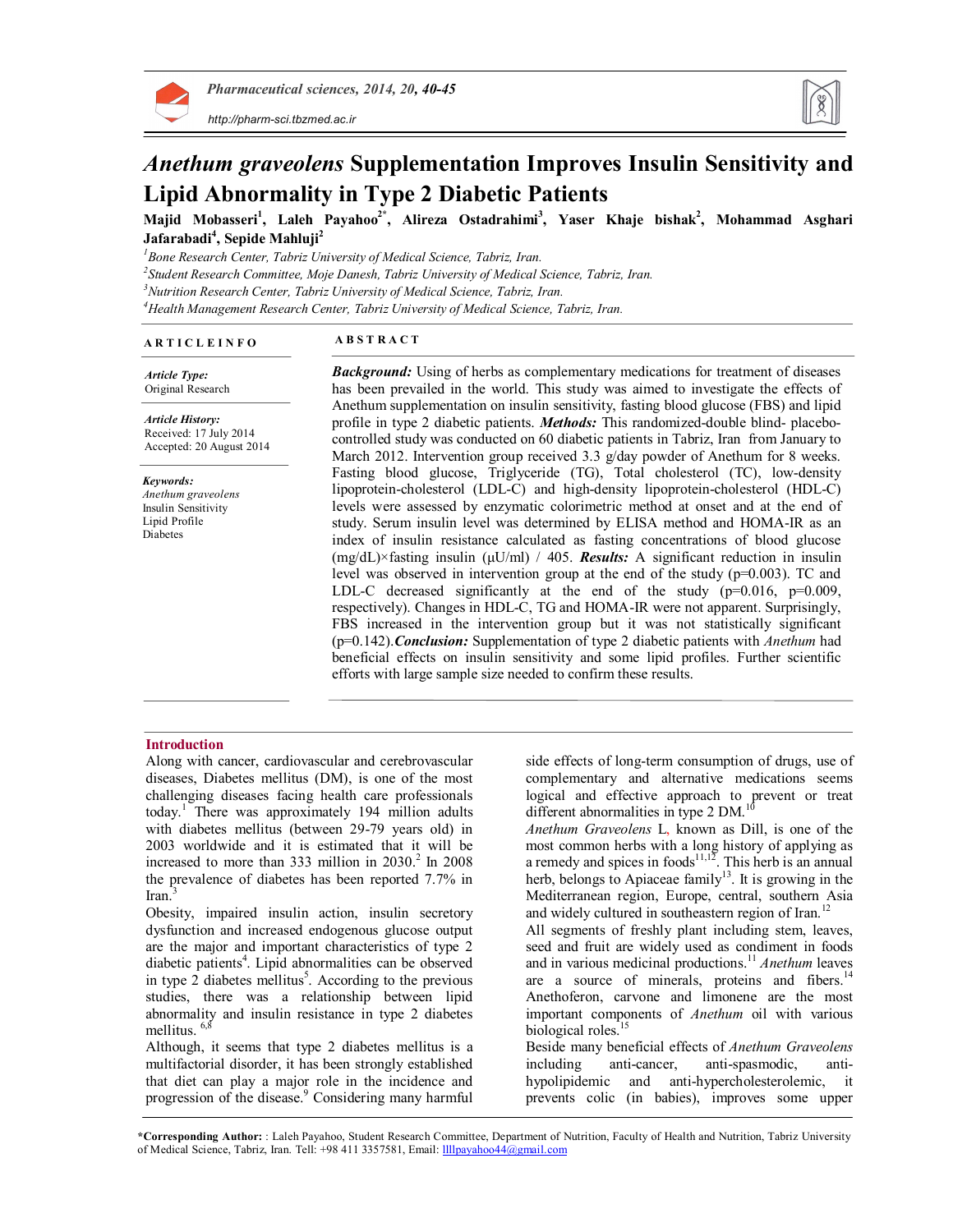respiratory system diseases and it has galactagogue (during nursing mothers)<sup>16</sup>, antimicrobial<sup>17,18</sup> and antiinflammatory effects.<sup>19,20</sup> Little attention has been paid to evaluate the effect of *Anethum Graveolens* on insulin sensitivity and blood biochemical parameters in type 2 diabetic patients. Therefore, this study was designed to investigate the effects of *Anethum* Graveolens supplementation on the insulin sensitivity; fasting blood glucose and lipid profile in type 2 diabetic patients.

# **Methods:**

This randomized, double blind, placebo-controlled study was conducted on 60 type 2 diabetic patients. Subjects ere recruited from diabetes association in Tabriz, Iran between January to March in 2012. The local ethics committee of Tabriz University of Medical Sciences approved the research protocol by the number of 9043. Exclusion criteria of the study were insulin therapy at the onset or during the study, smoking and use of alcohol, pregnant and breastfeeding women, consumption of *Anethum* and other herbal supplements, antioxidants, during 3 month ago, presence of acute and chronic diseases including kidney, liver, cardiovascular and gastrointestinal diseases. After explanation of nature of study, finally a written informed consent was taken from all participants with the ages between 18-65 years.

Sample size was determined based on data from previous study.<sup>20</sup> By considering the confidence interval of 95%,  $\alpha = 0.05$  and power of 80%, using formula N=  $[(Z1-α/2 + Z1-B)^2 (SD_1^2+SD_2^2)] /Δ^2$ , 25 diabetic patients were considered for each group. Regarding to a possible loss in follow-up period, a margin of 20% was determined, and finally 30 patients were allocated in each group.



**Figure 1.** Diagram of how to recruit the type 2 diabetic patients during the study

# *Tablets preparation*

Fresh and green Anethum Graveolens herbs (leaves, stems) were purchased from local market and after washing were dried to make powders. The powders were delivered to a pharmaceutical

lab (Tabriz university of medical science, Iran) to prepare tablets containing 1.1 gr powder of Anethum in each one. Starch was used to make placebo. The color and shape of Anethum and placebo tablets were similar with together. A third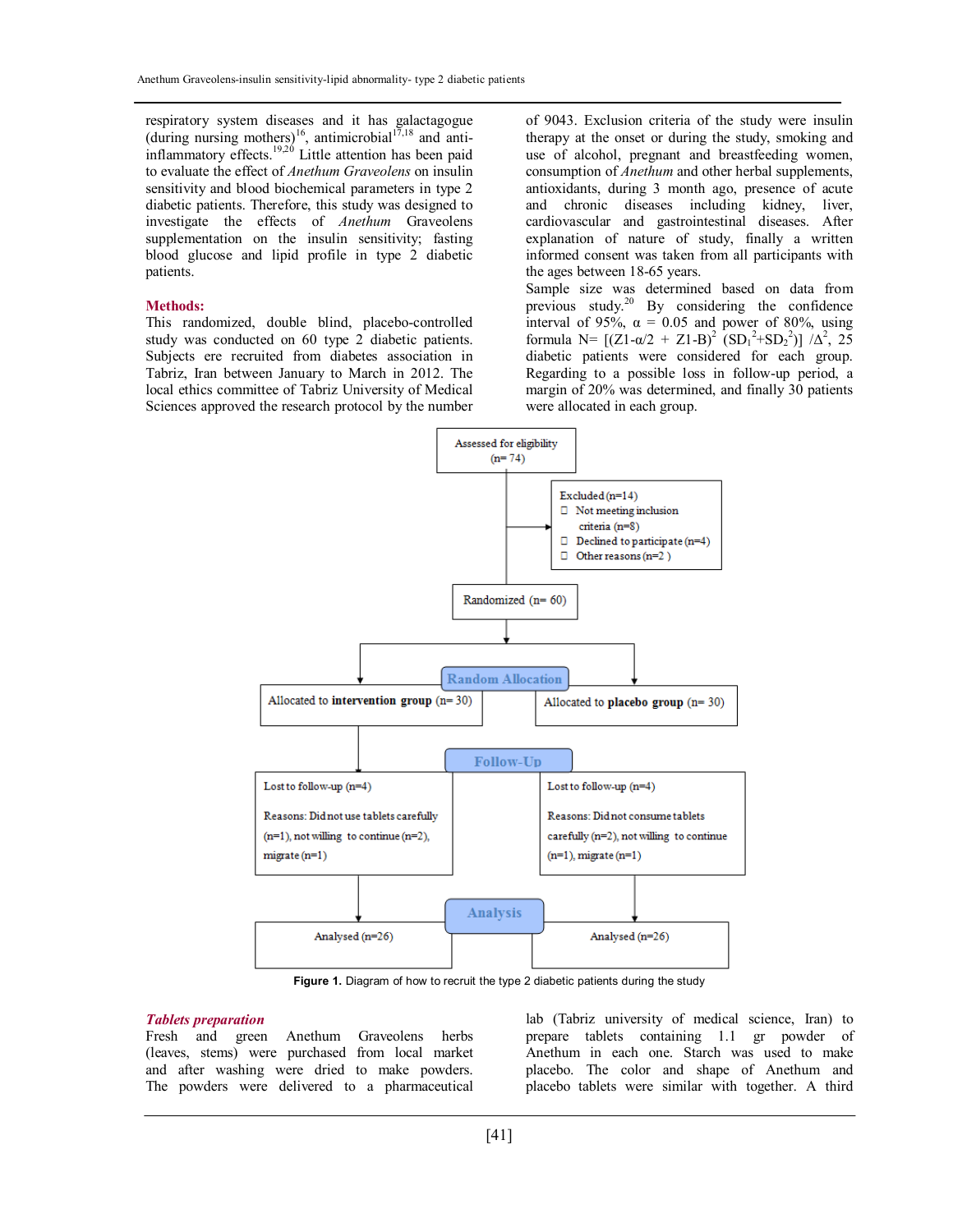person who was not directly involved in the study placed tablets in the same bottles. This person labeled the bottles with 2 cods which retained unknown for researchers until the end of intervention. To evaluate the compliance of patients, participants who consumed more than 90% of tablets were included in statistically analysis and bottles containing tablets were given monthly.

Seventy four diabetic patients were candidate and finally 60 eligible patients were selected to take part in this study. These 60 patients were randomly divided to intervention (n=30) and placebo group (n=30) based on a random block procedure produced by Random Allocation Software  $(RAS)^{21}$  Intervention group received one tablet of Anethum after each meal (breakfast, lunch and dinner) and placebo group received the same amount starch for 8 weeks. Participants were asked to continue their usual diet and medications according to physician prescription. During the study, 8 patients did not complete the study and data analysis were done on 52 patients (26 in each group) who carefully completed follow-up period and protocol of study. Figure 1 display the protocol of study.

Anthropometric measurements including weight, height, waist and hip circumference were done at the baseline and after intervention. The body weights were measured without shoes and light clothing by a Seca scale (Seca, Hamburg, Germany). Heights were also measured using a stadiometer (Seca) without shoes. BMI was calculated (weight in kilogram divided by the square of the height in meter). Waist and hip circumference was measured with a non-elastic tape.

Blood samples (5cc) were collected at the beginning and at the end of 8 weeks after 10-12hr fasting state and the serum samples were obtained by high-speed centrifugation at least 10 minute and were frozen immediately at −70°C until assay. Serum concentration of FBS, TG, TC, LDL-C and HDL was determined by enzymatic colorimetric method (Parsazmun and Shimatso kits) (Abbott, model Alcyon 300, USA). Serum insulin concentration was determined by ELISA method. Insulin resistance was estimated according to the Homeostasis Model Assessment (HOMA) calculated as:  $HOMA-IR =$  fasting concentrations of glucose (mg/dL)  $\times$  fasting insulin ( $\mu$ U/mL) / 405.<sup>22</sup>

# *Statistical analysis*

The data were analyzed by SPSS software (version 13.0; SPSS Inc, Chicago, IL). Normality of data was evaluated using the Kolmogorov-Smirnov test. Continuous variables were expressed as mean±SD and qualitative data were presented as frequency (percentage).Paired t-test was used to compare the differences within group before and after the supplementation. Analysis of covariance (ANCOVA) was used for the comparison of post treatment values of variables after adjusting for baseline values and confounding variables (age, gender, type of consumed hypoglycemic drug and use of hypolipidemic drugs) between groups. In addition, Chi-square test was examined the differences in gender variable in both groups. P value less than 0.05 considered statistically significant.

|                                  | Intervention group | Placebo group      |       |
|----------------------------------|--------------------|--------------------|-------|
| Variables                        | $(N=26)$           | $(N=26)$           | $P^*$ |
| Age (year) [Mean(SD)]            | $53.11 \pm 7.23$   | 53.11 $\pm$ 7.93   | 1.000 |
| Gender $(N$ $(\%)$               |                    |                    |       |
| Male                             | 11(42.3)           | 13(50.0)           | 0.582 |
| Weight $(Kg)$ Mean $(SD)$        | $74.13 \pm 12.83$  | 79.38±16.97        | 0.214 |
| BMI $(Kg/m^2)$ Mean(SD)          | $28.20 \pm 3.93$   | $30.63 \pm 5.19$   | 0.062 |
| Waist circumference(cm) Mean(SD) | $96.53 \pm 10.78$  | $100.92 \pm 11.22$ | 0.157 |
| Hip circumference (cm)           | $107.73 \pm 8.64$  | $108.73 \pm 8.63$  | 0.678 |
| *Independent t-test              |                    |                    |       |

**Table 1.** Demographic characteristics of participates in the onset of the study (n=52)

### **Results**

The mean age of participated patients was  $53.11 \pm 7.51$ years. No statistically significant differences observed between genders and other variables including age and anthropometric measurements at baseline.

Table 1 shows demographic characteristics of participants in the onset of study.

Table 2 depicted the results of biochemical markers (Insulin, HOMA-IR, FBS, TG, TC, LDL-C, HDL-C) at baseline and at the end of study in both groups. Total cholesterol and LDL-C decreased significantly in intervention group at the end of the study (p=0.016 and p=0.009 respectively). However, these results did not approve after adjusting for baseline and confounding variables by AVCOVA test  $(p=0.191, p=0.089)$ respectively). Regarding other lipid profile markers (TG and LDL-C), the results manifested any significant changes in intervention group. Surprisingly, FBS increased slightly and non-significant in intervention group ( $p=0.142$ ).

Insulin concentration decreased in intervention group significantly ( $p=0.003$ ). This result also confirmed by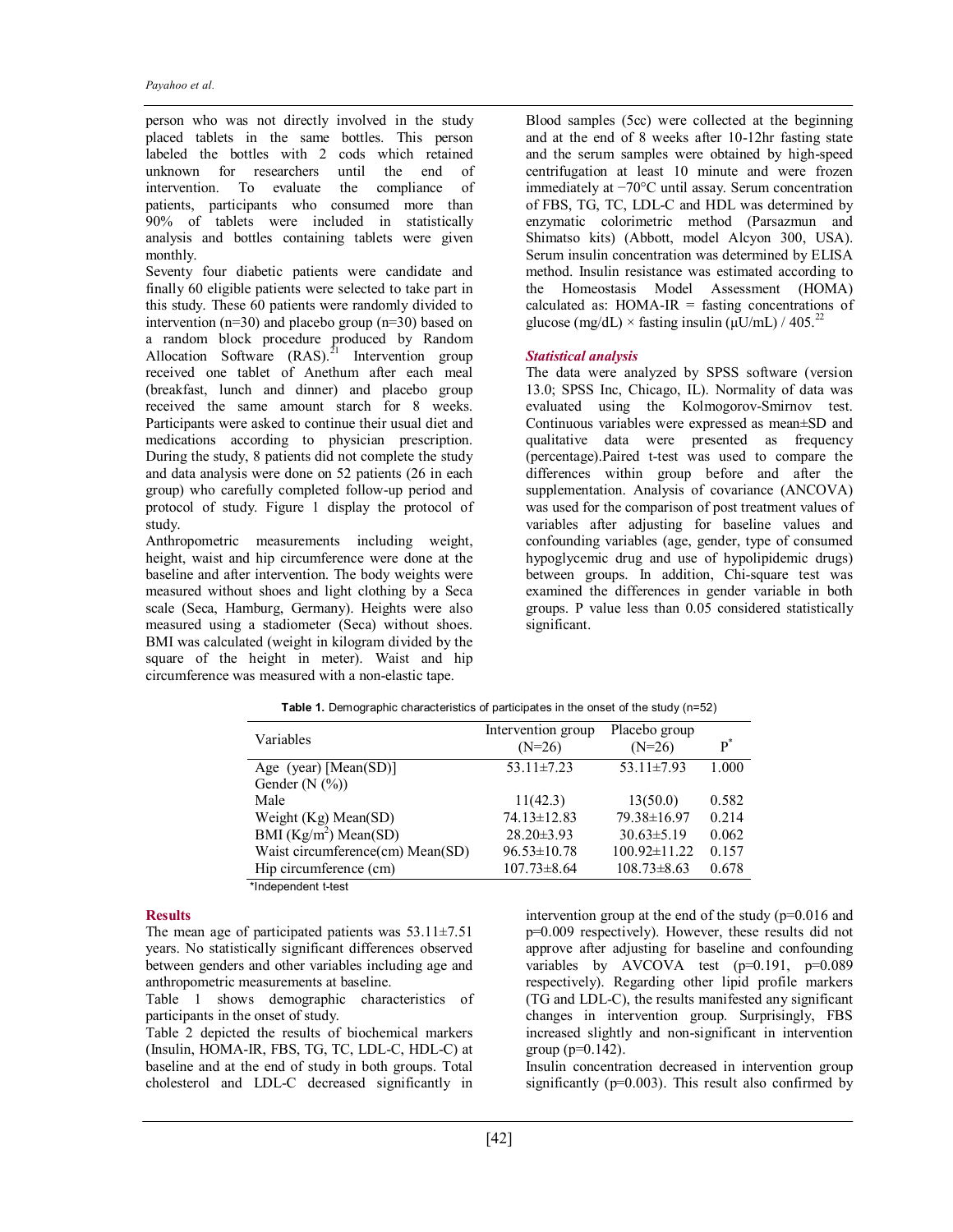ANCOVA test after adjusting for baseline and confounding variables (p=0.001). HOMA index increased slightly due to the effects of increased FBS.

Table2: The results of biochemical markers in baseline and at the end of the study in intervention and placebo groups (n=52)

| Variables                       |                  | Intervention group<br>$(N=26)$              | $p^a$<br>PC | Placebo group<br>$(N=26)$  |                    | $p^a$<br>PC<br>Lower to                                  |       | $p^{b}$                 |          |
|---------------------------------|------------------|---------------------------------------------|-------------|----------------------------|--------------------|----------------------------------------------------------|-------|-------------------------|----------|
|                                 | <b>Baseline</b>  | After                                       |             | Lower to upper             | <b>Baseline</b>    | A fter                                                   |       | upper                   |          |
| Insulin $(\mu U/ml)$            | $11.59 \pm 2.66$ | $10.47 \pm 2.73$                            |             | $0.003* -15 \pm 24. -2.64$ | $11.86 \pm 3.21$   | $12.55 \pm 3.47$                                         |       | $0.150 -1.17 \pm 16.67$ | $0.001*$ |
| $FBS$ (mg/dl)                   |                  | 141.07±44.02 155.42±60.90 0.142             |             | $-0.42, 26.67$             | 141.26±44.20       | $164.38\pm48.95$ 0.005*                                  |       | 6.82.31.85              | 0.732    |
| HOMA-IR                         | $3.98 \pm 1.80$  | $4.04 \pm 1.87$                             | 0.833       | $-10.21, 23.60$            | $4.14 \pm 1.93$    | $5.13 \pm 2.39$                                          |       | $0.005*$ 11.71.46.40    | 0.075    |
| $TG \, (mg/dl)$                 |                  | 148.76 $\pm$ 58.86 136.76 $\pm$ 69.72 0.361 |             | $-15.45, 3.55$             |                    | $120.38\pm48.72$ $155.11\pm57.60$ $0.006*$ $-2.70.37.11$ |       |                         | 0.072    |
| $TC$ (mg/dl)                    | $152.76\pm30.09$ | $129.84\pm37.19$ 0.016*                     |             | $-24.00,-0.24$             | $152.50 \pm 37.32$ | 144.96±44.79 0.472 -12.91.9.90                           |       |                         | 0.191    |
| LDL-C (mg/dl) $87.07 \pm 20.19$ |                  | $71.57 \pm 23.08$ 0.009*                    |             | $-28.48.0.98$              | $91.23 \pm 21.10$  | $84.65 \pm 6.12$                                         | 0.119 | $-15.07.2.06$           | 0.089    |
| HDL-C (mg/dl) $45.42 \pm 8.77$  |                  | $42.80 \pm 7.75$                            | 0.164       | $-11.50.4.17$              | $45.65\pm 6.56$    | $43.88 \pm 6.56$                                         | 0.250 | $-9.87.5.08$            | 0.682    |

\*statistically significant, p<sup>a</sup> Paired t-test, p<sup>b</sup>: ANCOVA test between two groups with adjusting for baseline values and confounding variables (age, gender, type of consumed hypoglycemic drug, use of hypolipidemic drugs) PC: Percent Changes

# **Discussion**

Type 2 DM is a heterogeneous metabolic disorder characterized by the impairment of insulin secretion from pancreatic β-cells, insulin resistance in peripheral tissues and lipid abnormality.<sup>23,24</sup> The use of herbs for treatment or prevention of insulin resistance in diabetic patients has been common, recently. Cinnamon and Cortidis Rhizoma are examples of herbs recognized for insulin secretagogues effects. 25,26

In present study, insulin concentration decreased significantly at the end of the study. It was shown that green vegetables such as Anethum are rich in antioxidant components including vitamin C, polyphenols and carotenoieds.<sup>27,29</sup> Reactive oxygen species (ROS) are associated with the inflammatory response and oxidative stress as other complication of type 2 DM. 30,31 Beside the neutralizer of ROS properties of antioxidant and flavonoid components of Anethum, these components can be involved in repairing of damaged  $β$ -cells and insulin secretion.<sup>32-34</sup> Supplementation of Anethum resulted in significant reduction in serum total cholesterol and LDL-C concentration, however, no obvious changes were observed in serum triglyceride and HDL-C level. Several human and experimental studies reported controversial results about the effect of Anethum on lipid profile biomarkers. Hajhashemi and Abbasi<sup>35</sup>, showed that supplementation of 16 hypercholesterolemic wistar male rats with 10% Anethum powder for 2 weeks resulted in a significant reduction in TC, LDL-C and TG and a significant increasing in HDL-C levels. In Madani et al, $34$  survey, fifteen male rats in three five group, were used to supplementation with dill extract for 48 hours. The

control group, received physiological serum, diabetic control group (DCG), diabetes was induced using Alloxan monohydrate at a dose of 120 mg/kgbw and the the treated diabetic control group (TDCG) rats were dosed with 300 mg/kg/w hydroalcoholic Anethum graveolens extract. The results indicated significant reduction in glucose, total cholesterol, triglyceride, LDL and VLDL levels in TDCG rats compared to DCG rats. Due to the use of dill extract, HDL level was significantly increased. In other study yazdanparast et al., $^{12}$  displayed that supplementation of 18 male rats in three groups normal diet, high fat diet and high fat diet with 1 mg Anethum extract equivalent 500 mg of the plant powder for up to 10 and/or 30 day decreased serum TC, TG and LDL-C compared to rats which were fed high fat diet, and the concentration of serum HDL-C increased significantly after 30 days. In contrast, Kojuri et al., $36$  represented 650 mg Anethum supplementation in hyperlipidemic patients twice daily for six weeks, have significant changes on the mean TC and LDL-C. However, triglyceride level increased and HDL-C reduced.

The possible underlying mechanism by which Anethum can exert its lipid lowering activities is not completely elucidated. However, several fundamental effective mechanisms have been proposed: a) phenolic components mainly flavonoids in Anethum graveolens that can modify LDL/HDL ratio<sup>12</sup>, b) increasing LDL receptors and uptake of LDL and inhibition the activity of acetyl-CoA carboxylase<sup>37</sup> c) reduction in cholesterol absorption from intestine by binding to bile acids 4) decreasing HMG-COA reductase activity and suppression cholesterol and fatty acids synthesis.<sup>12</sup> Fasting blood glucose increased slightly after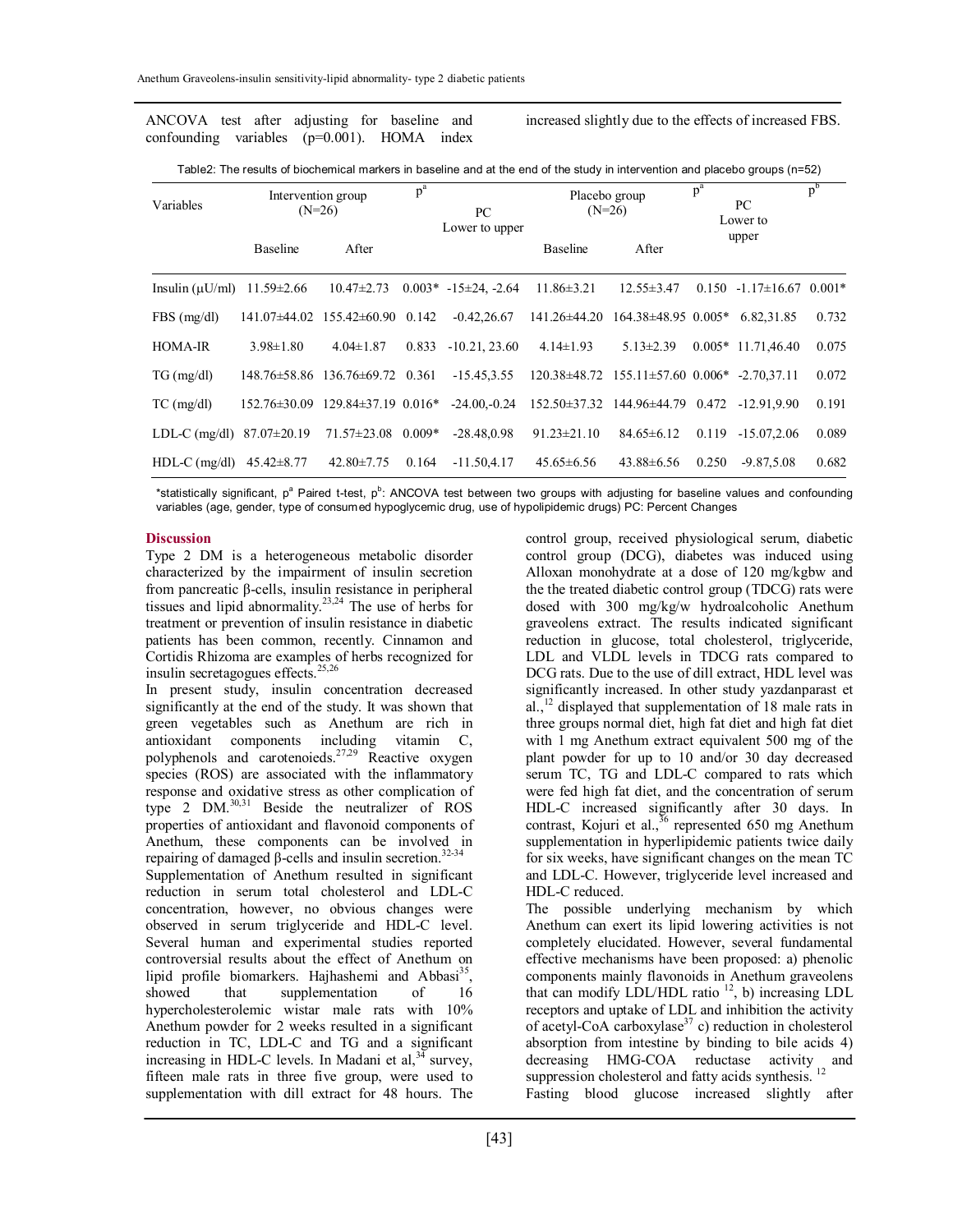intervention in our study. In agreement of our findings, Piri et al,<sup>38</sup> demonstrated the supplementation of diabetic and normal rats (88 Wistar male rats) which were fed high fat diet with Anethum extract (50, 100, 200 mg/kg) for 3 weeks increased significantly plasma blood glucose in diabetic rats compared with normal rats in a dose-dependent manner (p<0.001). In contrast, Madani et al,  $3<sup>3</sup>$  investigation showed a significant reduction in blood glucose with supplementation of male diabetic rats with receiving 300 mg/kg/w hydroalcoholic extract of Anethum graveolens for 10 day (200-250g). It was reported that Anethum has some kind of coumarin components with phototoxicity effects that can aggravate oxidative stress and encourage destruction on β-cells that have role in increasing endogenous glucose output. 39,40

# **Conclusion**

To the best of our knowledge, this was the first study investigated the effect of Anethum graveolens supplementation on the insulin sensitivity and fasting blood glucose, insulin resistance index (HOMA) and lipid profile biomarkers in type 2 diabetic patients. The results showed an improving in the insulin sensitivity as a major complication of type 2 diabetes. Moreover total cholesterol and LDL-C concentration deceased significantly at the end of study in supplemented group; however, fasting blood glucose, HDL-C, triglyceride and HOMA index did not change significantly. Regarding to the novelty and preliminary nature of this study, further scientific efforts with large sample size and in safe dose of Anethum are certainly needed to confirm our results.

#### **Acknowledgements**

This study was as a part of database from thesis entitled "The effect of Anethum graveolens supplementation on some blood biochemical parameters in type 2 Diabetes Patients" which supported by Nutrition Research Center of Tabriz University of Medical Sciences (Tabriz, Iran). The authors thank Tabriz association of diabetes for helping in recruiting patients.

#### **References**

- 1. Qi LW, Liu EH, Chu C, Peng YB, Cai HX, Li P. Anti-Diabetic Agents from Natural Products—An Update from 2004 to 2009. *Curr Top Med Chem* 2010;10:434-457.
- 2. International Diabetes Federation. Diabetes e-Atlas. Available at: http://www.eatlas.idf.org. Accessed July 14. 2005.
- 3. Esteghamati A, Gouya MM, Abbasi M, Delavari A, Alikhani S, Alaedini F, et al. Prevalence of Diabetes and Impaired Fasting Glucose in the Adult Population of Iran. *Diabetes Care* 2008; 31:96–98.
- 4. Abdul-Ghani MA, Tripathy D, Deferonzo RA. Contributions of Cell Dysfunction and Insulin Resistance to the Pathogenesis of Impaired Glucose Tolerance and Impaired Fasting Glucose. *Diabetes*

*Care* 2006; 29:1130-1139.

- 5. Mooradian AD. Dyslipidemia in type 2 diabetes mellitus. *Nat Clin Pract Endocrinol Metab* 2009; 5:150-159.
- 6. Adiels M, Olofsson SO, Taskinen MR, Boren J. Diabetic dyslipidaemia. *Curr Opin Lipidol* 2006; 17:238-246.
- 7. Krentz AJ. Lipoprotein abnormalities and their consequences for patients with type 2 diabetes. *Diabetes Obes Metab* 2003;5:19-27.
- JA. Diabetic dyslipidemia and atherosclerosis: evidence from clinical trials. *Curr Atheroscler Rep* 2007; 9:162-168.
- 9. Hu FB, van Dam RM, Liu S. Diet and risk of Type II diabetes: the role of types of fat and carbohydrate. *Diabetologia* 2001;44:805-817.
- 10. Yeh GY, Eisenberg DM, Davis RB, Phillips RS. Use of Complementary and Alternative Medicine Among Persons With Diabetes Mellitus: Results of a National Survey. *Am J Public Health* 2002; 92:1648-1652.
- 11. Moshfekus Saleh-e-In M, Sultana A, Husain M, Kumar Roy S. Chemical Constituents of Essential Oil from Anethum sowa L. Herb (Leaf and Stem) Growing in Bangladesh. *Bangladesh J Sci Ind Res* 2010;45:173-176.
- 12. Yazdanparast R, Bahramikia S. Evaluation of the effect of Anethum graveolens L. crude extracts on serum lipids and lipoproteins profiles in hypercholesterolaemic rats*. DARU* 2008;16:88-94.
- 13. Husain A. Major essential oil-bearing plants of India. Central Institute of Medicinal and Aromatic Plants, 1988;1-237.
- 14.Rekha MN, Yadav AR, Dharmesh Sh, Chauhan AS, Ramteke RS. Evaluation of Antioxidant properties of dry soup mix extracts containing Dill (Anethum sowa L.) leaf*. Food Bioprocess Technol* 2010;3:441-449.
- 15. Zheng GQ, Kenney PM, Lam LK. Anethofuran, Carvone, and Limonene: Potential Cancer Chemoprotective Agents from Dill Weed Oil and Caraway Oil. *Planta Med* 1992; 58:338-341.
- 16.Jeet Kaur G and Singh Arora D. Bioactive potential of Anethum graveolens, Foeniculum vulgare and Trachyspermum ammi belonging to the family Umbelliferae - Current status. *J Med Plants Res* 2010; 4:87-94.
- 17. Aggarwal KK, Khanuja SPS, Ahmad A, Santha Kumar TR, Gupta VK and Kumar S. Antimicrobial activity profiles of the two enantiomers of limonene and carvone isolated from the oils of *Mentha spicata and Anethum sowa. Flavour Fragr J* 2002;17:59–63.
- 18. Pascal JD, Stanich B and Mazza G. Antimicrobial activity of individual and mixed fractions of dill, cilantro, coriander and eucalyptus essential oils. *Int J Food Microbiol* 2002;74:101–109.
- 19. Naseri M, Mojab F, Khodadoost M, Kamalinejad M, Choopani R, Hasheminejad A, et al. The study